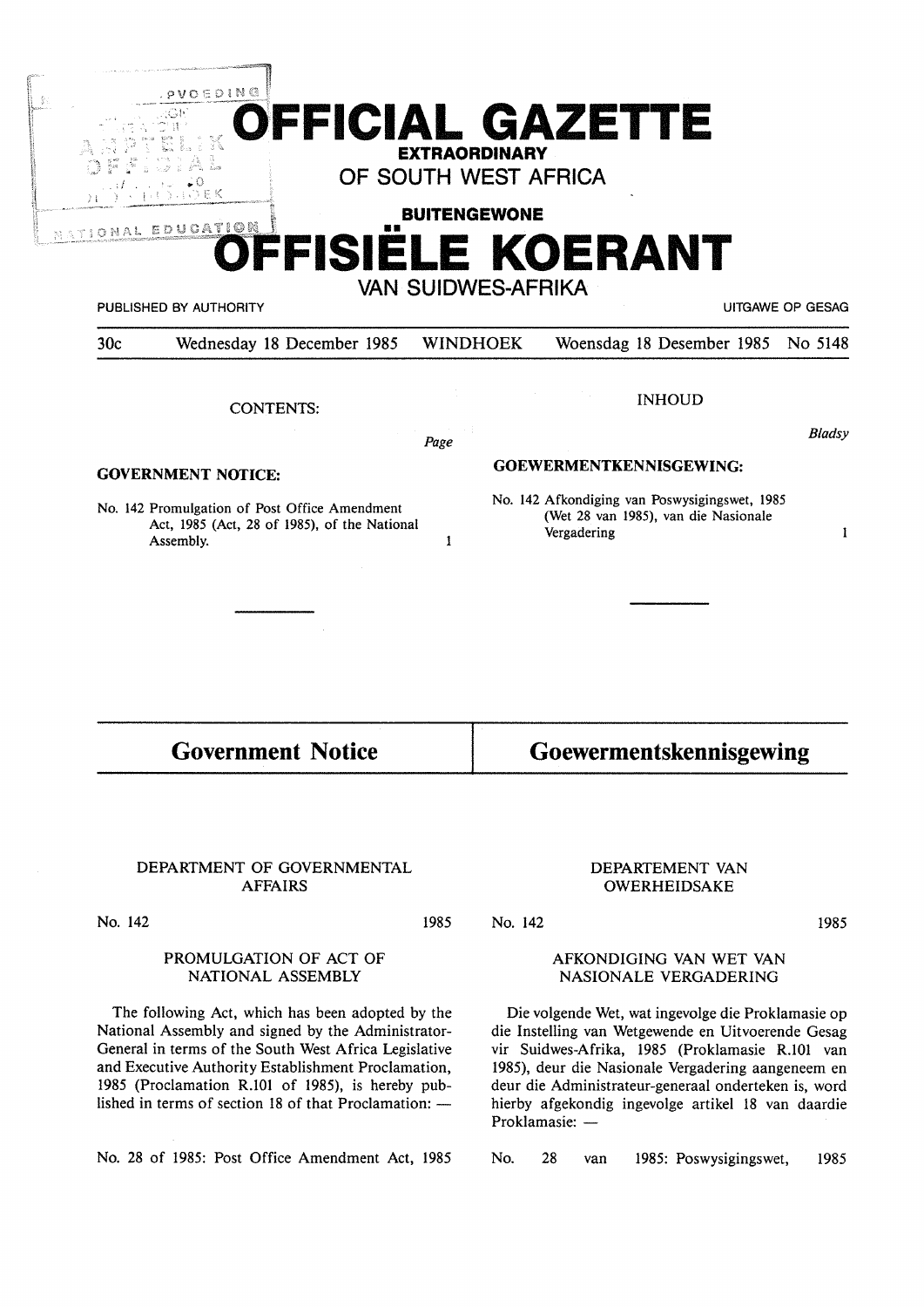**Act No. 28, 1985** 

**POST OFFICE AMENDMENT ACT, 1985** 

### **EXPLANATORY NOTE:**

[ ] Words in bold typing in square brackets indicate omissions proposed.

# **ACT**

و.<br>المريخ ಾಡ

**To amend the Post Office Act, 1958, so as to regulate more clearly the power of the Postmaster-General to cause to be made and to sell envelopes, cards, wrappers and other articles.** 

*(Engelse teks deur die Administrateur-generaal onderteken op 25 November 1985)* 

### BE IT ENACTED by the National Assembly, as follows:-

Amendment of section 2B of Act 44 of 1958, as inserted by section 3 of Act 113 of 1976 and amended by section 18 of Proclamation AG. 35 of 1979 and section 33 of Act 2 of 1980.

**1.** Section 2B of the Post Office Act, 1958, is hereby amended by the substitution for paragraph (h) of subsection (1) of the following paragraph:  $5$ 

"(h) cause postage stamps, envelopes, cards, wrappers and other articles **[on which the amount in postage which he deems flt has been embossed or impressed]** to be made and sold;".

Short title.

**2.** This Act shall be called the Post Office Amendment IO Act, 1985.

 $\alpha$  .